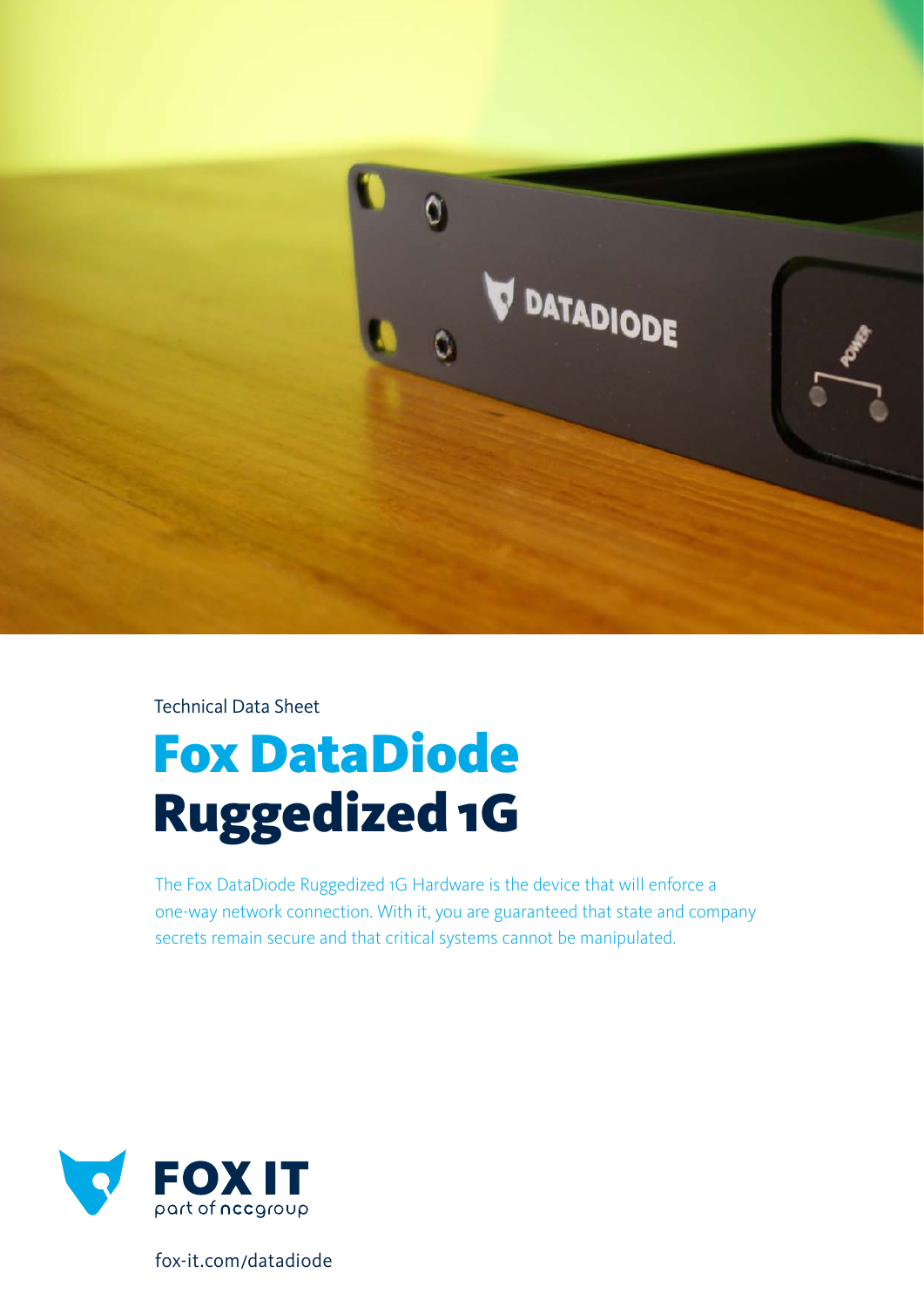The Fox DataDiode Ruggedized 1G is the only one-way solution worldwide that has received widespread independent confirmation of its security claims and is classified with the highest level of Common Criteria Evaluation: EAL7+. Moreover, the Fox DataDiode Ruggedized 1G is the only device able to guarantee the unidirectional flow of data at a physical level: it does not have software, firmware or FPGAS. Hence, it cannot be exploited or misconfigured.

### Physical

*Dimensions (WxDxH in mm) of 19" rack mountable unit*

| Casing                           | 428 x 142 x 44                   |
|----------------------------------|----------------------------------|
| Front panel                      | $482 \times 3 \times 44$         |
| Outer                            | 482 X 142 X 44                   |
| Casing material                  | Coated steel / Anodized aluminum |
| Weight                           | $2,05$ kg                        |
| Redundant power inlets           | Dual IEC320 C13 connector (rear) |
| Data connection up led-Indicator | Front / rear                     |
| Power available led-Indicator    | Front / rear                     |
| Inbound data input connector     | Duplex LC (rear)                 |
| Outbound data connector          | Simplex LC (rear)                |

#### Power

| Redundant         | Yes                     |
|-------------------|-------------------------|
| Power input       | 110-230V AC, 50 – 60 Hz |
| Power consumption | ี่ 3.2 Watt             |

## Network

| Type                          | Multimode optical fiber, 850nm VCSEL          |
|-------------------------------|-----------------------------------------------|
| Supported cable length (max.) | 550 meters*                                   |
| Inbound network connection    | Duplex LC connector, receiver and transmitter |
| Outbound network connection   | Simplex LC connector, transmitter only        |
| Recommended cable type        | OM3 / OM4                                     |
| Protocol                      | 1000BASE-SX (IEEE 802.3Z)                     |

\*) Typically, the Fox DataDiode Ruggedized 1G hardware is installed together with and connected to Proxy servers in the same rack. These proxy servers can be equipped with the network connection of choice.

#### Environment

| Operating temperature range       | $-20^{\circ}$ C to $+60^{\circ}$ C                    |
|-----------------------------------|-------------------------------------------------------|
| Storage temperature range         | $-25\degree$ C to +70 $\degree$ C                     |
| Relative humidity                 | 20% to 85% (non-condensing)                           |
| Shock resistance                  | MIL-STD 810G:2014 Fig 516.6-10 40g, 11ms, Operational |
| <b>Vibration Resistance</b>       | Random vibration 10-500Hz                             |
|                                   | MIL-STD 810F:2000 Fig 514.5C-11.04g RMS Operational   |
| <b>EMC</b> Emission               | EN 55032 (2015), class B                              |
| <b>EMC Immunity</b>               | EN 55035 (2016)                                       |
| Mean Time Between Failure (MTBF)* | 161, 161 hrs at 25 °C                                 |

\*) Actual MTTF may be higher depending on applied power redundancy.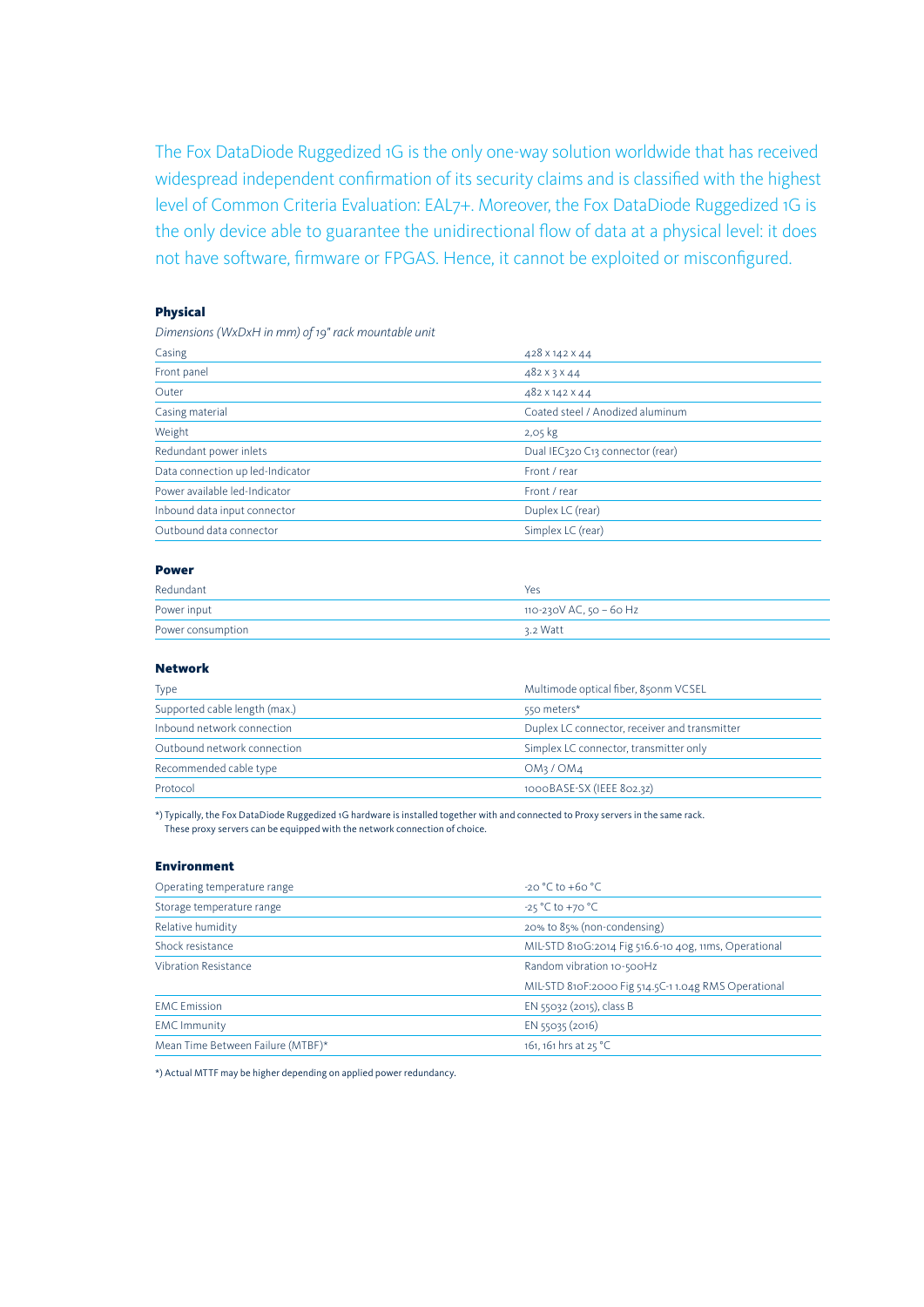## Security

The Fox DataDiode is the single most trusted high assurance IT security solution worldwide, as shown with the diversity of security certifications listed below.

| Common Criteria*              | $EAL7+$                                                            |
|-------------------------------|--------------------------------------------------------------------|
| <b>NATO</b>                   | Up to and including nato secret, green scheme (provisional)        |
| Other security certifications | The list is not exhaustive, as not all security certifications are |
|                               | cleared for public confirmation.                                   |
| Tamper Evidence sealing       | BSI level 2 of BSI TL-03415, SicoTra®Security Seal                 |
| <b>TEMPEST</b> compliance     | NATO SDIP-27/A                                                     |
|                               | The Fox DataDiode Ruggedized 1G has been designed to have          |
|                               | virtually no compromising emanations. By using fiber optics,       |
|                               | galvanic separation is achieved, and no radio magnetic signals     |
|                               | are transmitted with the information flowing through the Fox       |
|                               | DataDiode Ruggedized 1G.                                           |
| TEMPEST certification         | On request, per unit                                               |

\*) Under the Common Criteria Recognition Arrangement (CCRA), the Common Criteria (CC) certifications are valid internationally. Consult the CC portal for details: www.commoncriteriaportal.org. The Security Targets (STs), Certification reports and certificates are available for download on the Fox-IT website.

#### Other Certifications

| CE safety & environmental certification | IEC 62368-1:2014                     |
|-----------------------------------------|--------------------------------------|
|                                         | IEC 60950-1:2005 + A1:2009 + A2:2013 |
|                                         | National differences: CA, IP, US     |
|                                         | ROHS 2 Directive 2011/65/EU          |

#### Export Control and Customs

The Fox DataDiode Ruggedized 1G is designed and produced by Fox-IT in the Netherlands. A certificate of origin (COO) is available upon request. The Fox DataDiode Ruggedized 1G is categorized under Export Control Classification Number (ECCN) 5A003 of the list of dual-use goods and technologies of the Wassenaar Arrangement (WA-LIST) 5A003b. Fox-IT holds the necessary export licenses to be able to internationally provide the Fox DataDiode Ruggedized 1G to a very wide range of customers. Contact Fox-IT in case you have export control questions specific to your circumstances.

# Key features of the Fox DataDiode Ruggedized 1G

- **•** Redundant power supply.
- Industry standard fiber optic LC connectors.
- **•** Connectors on the rear.
- **•** Rugged coated steel and anodized aluminium casing.
- **•** Extended temperature and humidity range.
- **•** TEMPEST level-A compliant by default.
- **•** Suitable for transport.
- **•** Shock and vibration resistant: Truck, Rail, Air (non operational) ASTM D 4728.

# Fox DataDiode Ruggedized 1G properties relevant to NATO

- **•** Certified in the 'Green Scheme' up to and including NATO SECRET (provisional).
- **•** A Basic Ordering Agreement (BOA) is in place between NATO and Fox-IT with reference NC3BOA/12766. Consult https://boa.ncia.nato. int/boa/12766/12766.htm.